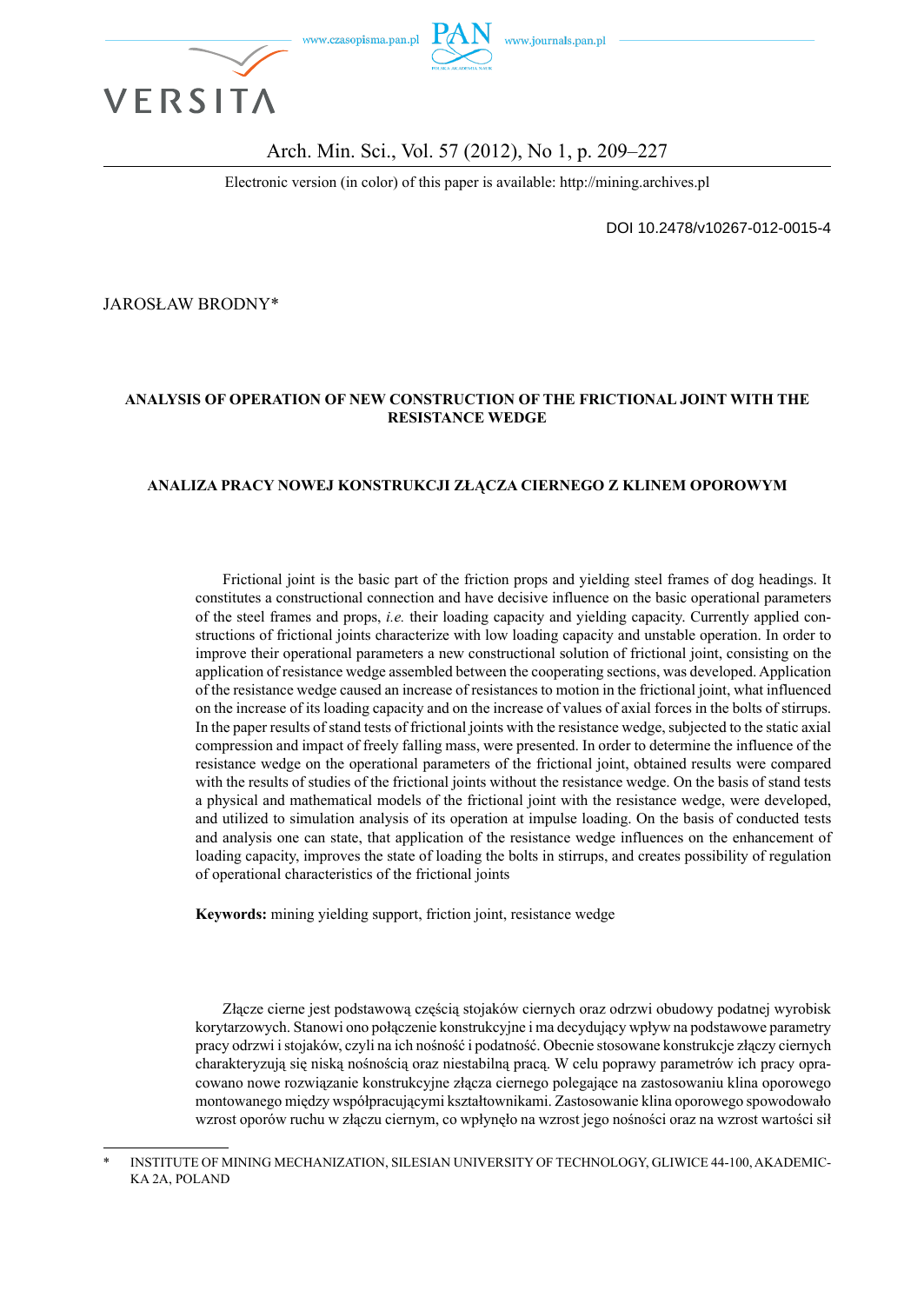

osiowych w śrubach strzemion. W artykule przedstawiono wyniki badań stanowiskowych złączy ciernych z klinem oporowym poddanych statycznemu osiowemu ściskaniu oraz udarowemu obciążeniu swobodnie spadającą masą. W celu określenia wpływu klina oporowego na parametry pracy złącza ciernego uzy-

skane wyniki porównano z wynikami badań złączy ciernych bez klina oporowego. W oparciu o badania stanowiskowe opracowano modele fizyczny i matematyczny złącza ciernego z klinem oporowym, które wykorzystano do analizy symulacyjnej jego pracy przy impulsowym obciążeniu. Na podstawie przeprowadzonych badań i analiz można stwierdzić, że zastosowanie klina oporowego wpływa na podwyższenie nośności złącza ciernego, poprawia stan obciążenia śrub strzemion oraz stwarza możliwości regulacji charakterystyk pracy złączy ciernych.

**Słowa kluczowe:** górnicza obudowa podatna, złącze cierne, klin oporowy

### **1. Introduction**

Yielding support of dog headings consists of supporting arch constructions (called steel frames) and rectilinear supporting constructions (called friction props), and also of elements cooperating with them (lining, anchor props etc.).

The basic part of the steel frames and props are frictional joints, providing the constructional connection of particular elements of steel frames and friction props, and deciding about their basic parameters, which are load capacity and yielding capacity.

Thanks to the operation of the frictional joint the yielding support of dog headings has got an ability to self-acting change of its dimensions under the influence of the external loadings. Operation of the frictional joint is based on the utilization of the friction forces between the cooperating sections. Value of the friction forces depends on the pressing force, and on the static and kinetic friction coefficients between the sections. Pressing force of sections is the result of stirrup's operation and depend on the value of axial forces acting in their bolts and on the friction force in the thread connection.

Current applied constructional solutions of the frictional joints are the source of unstable operation of yielding steel frames and friction props loaded statically and dynamically. Yields occur at relatively low loadings and loading potential of sections, of which steel frames and friction props are made, is insufficiently used. Steels with enhanced mechanical properties (Kowalski et al., 2004; Skrzyński & Prusek, 2006) more and more widely used in production of sections, much more decrease the degree of utilization of strength parameters of a support.

Series of studies was carried out up to now, in order to enhance the load capacity and improvement of operational characteristics of the frictional joints. In majority of presented works to achieve this goal, there are proposed an increase of value of torque moment with which the nuts of bolts in stirrups are tighten up, an increase of number of stirrups in the frictional joint or application of more and more heavier sections of which the friction props and steel frames are made. Only in works (Ciałkowski, 1996; Michałek, 1997) new constructional solutions of frictional joint are presented, which enable obtaining more stable operational characteristics and increase of their load capacity, with simultaneous preservation of yielding capacity. Due to complicated constructions and consequential high costs connected with the manufacture and implementation, these solutions did not find practical use. However, they marked out a direction of further works and studies related to search of new solutions of frictional joints.

Considering above remarks, it becomes necessary to carry out the studies in order to develop new constructional solutions of the frictional joint. Such solution should increase the resistances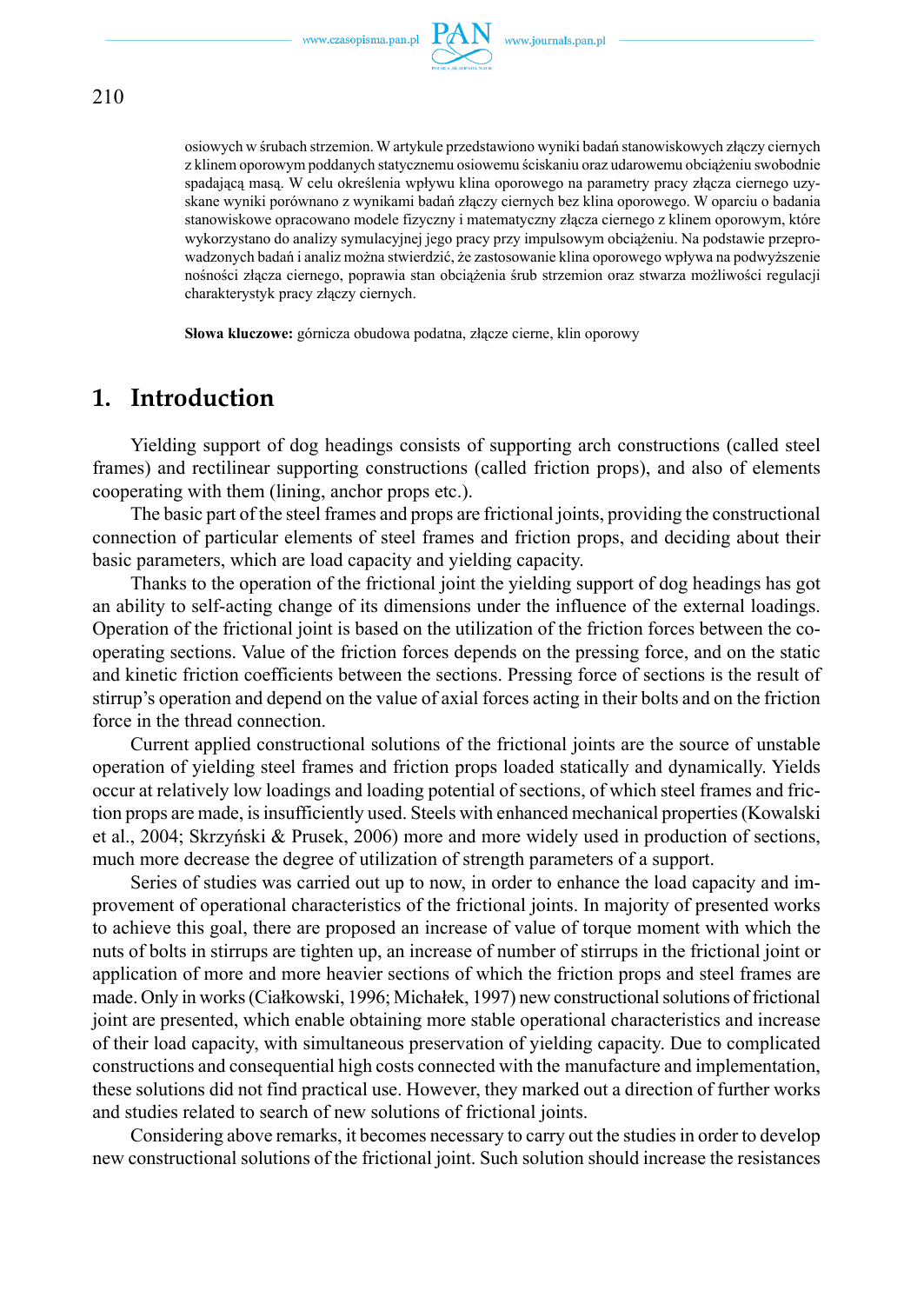to motion during the yield in the frictional joint and through that influence on the increase of loading capacity of the joint, and subsequently the whole yielding support.

Purposefulness of conduction of such works is justified by the fact, that in the nearest years yielding support will still constitutes the basic protection of mining dog headings. Also expectations of its users regarding the directions of improvement of the construction and the way of operation of this support, concentrate mostly on the need of search of new solutions in order to increase its load capacity, ease of assembly and operation, as well as limitation of damages (Brodny, 2011a).

Having regard to all mentioned aspects of operation of yielding support and the frictional joint, both in a case of static and dynamic loading, author of this paper proposed the new constructional solution of the frictional joint. This solution depends on the application of additional constructional element in a form of the resistance wedge assembled between the cooperating sections of the frictional joint.

The main aim of application of the resistance wedge is an increase of value of forces transmitted through the frictional joint (increase of the load capacity of the frictional joint) through the rise of resistances to motion during a yield. It was assumed that in consequence of displacement of sliding down section in the frictional joint, there will occur a deformation of the resistance wedge and the cooperating sections. It will cause an increase of resistances to motion during a yield, what will influence on the rise of load capacity of the joint.

Application of the resistance wedge should also limit sudden and often of great value uncontrolled yields in the joint, and influence on the increase of value of axial forces in the bolts of stirrups, what additionally will improve a load capacity of the frictional joint.

In the paper construction and principle of operation of the frictional joint with the resistance wedge are discussed, and results of stand tests of frictional joints with the resistance wedge loaded statically and dynamically are presented.

In order to determine the influence of the resistance wedge on the operation of the frictional joint, obtained results were compared with the results of studies of the frictional joints without the resistance wedge. Comparison included the operational characteristics of the frictional joints and the changes in values of axial forces in the bolts of stirrups of the joints with and without the resistance wedge.

Due to that the stand tests of the frictional joints are expensive investigations, requiring the specialized stands and proper apparatus, it become purposeful to conduct analysis for development and utilization of less expensive methods of studies, which in correct way would represent the real character of the investigated phenomenon. Analytical methods create such possibilities.

Therefore on the basis of system used in stand tests, physical and mathematical models of the frictional joint with the resistance wedge were developed. In these models friction forces between the cooperating sections was taken into account, what allowed to model the yield capacity of the frictional joint. External loading was assumed in a form of complex exponential function. Mathematical model was subjected to numerical analysis, whose results was also presented in the work.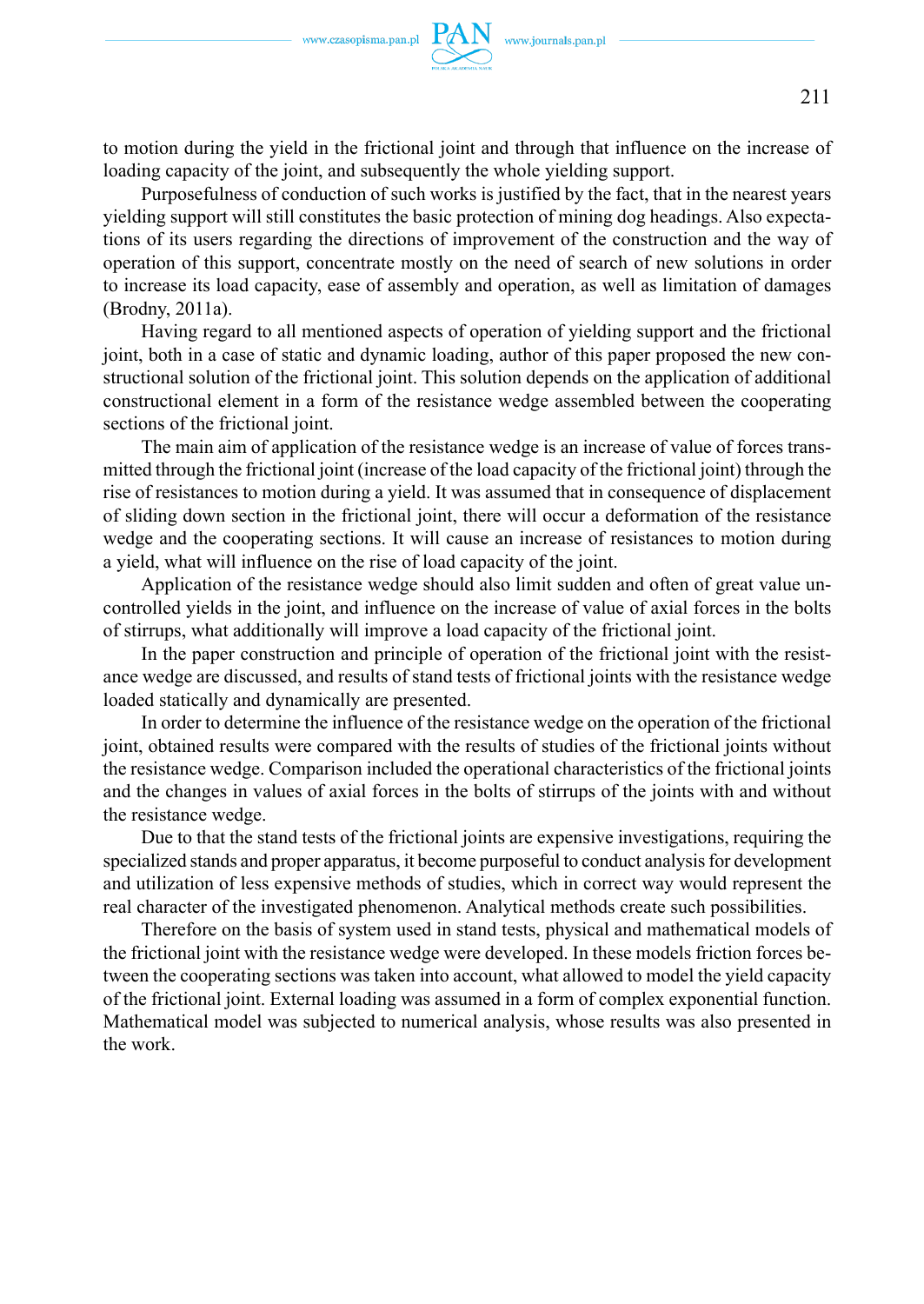www.czasopisma.pan.pl



## **2. Characteristics of the frictional joint with the resistance wedge**

The aim of application of the resistance wedge in the frictional joint is to increase the resistances related to the displacement of cooperating sections. These resistances are connected with the process of deformation of sections, stirrups, and wedge, which can undergo also the cutting process.

In a Figure 1 scheme of the frictional joint with the resistance wedge is presented. In this joint the wedge is assembled between the cooperating sections, so as to fill the empty space between their bottoms.

Geometrical parameters describing shape of the wedge and having significant influence on the operational characteristics of frictional joint with the wedge are: angle inclination of wedge's generatrix *α*, height of the wedge in its initial part *h* and length *L* (Fig. 1). It was assumed that the width of the resistance wedge will be equal to the width of internal section's bottom.

Principle of operation of the frictional joint with the resistance wedge depends on the increase of the resistances to motion of upper section displacing during the yield, which is pressed against to the lower section in a result of stirrups' action (Fig. 1). Beginning of the increase of these resistances occurs at the moment of beginning of contact of upper section with the resistance wedge. In this case, to yield could occur, an increase of value of external force acting on the upper section is necessary. It results in an increase of the value of force transmitted through the frictional joint, *i.e.* load capacity of the frictional joint.



Fig. 1. Scheme of frictional joint with the resistance wedge

Therefore application of the resistance wedge in the frictional joint causes that the resistances in the joint at which the yield can occur and resistances during the yield increase.

In such case, assumption of condition that the beginning of a yield in the joint is connected with the exceeding of maximum value of static friction force  $(T_{st max})$  by value of external force, do not full represents the real state (Fig. 2).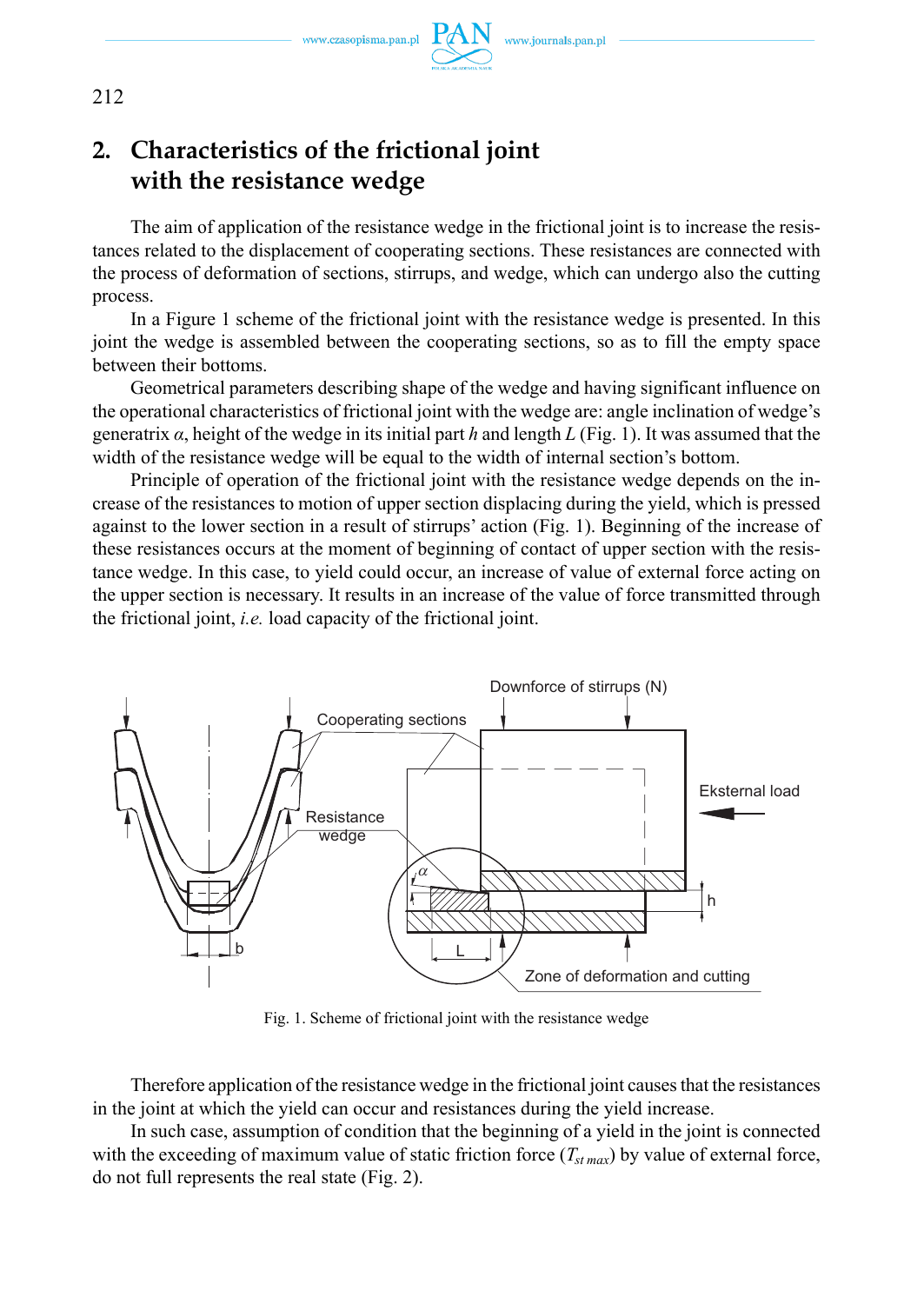

Fig. 2. Change of value of forces in the frictional joint with the resistance wedge

Application of resistance wedge causes that for the beginning of mutual displacement of cooperating sections the value of external force has to be greater than maximum value of static friction force increased by the resistances connected with the deformation and cutting of resistance wedge. An increase of resistances to motion connected with the deformation of yokes of stirrups, bolts, and cooperating sections has to be also taken into account.

It is similarly during the yield itself. In the joint occur then not only resistances resulting from the action of the kinetic friction force  $(T_{kin})$ , but also resistances connected with the deformation process of joint's elements and with cutting of the resistance wedge (Fig. 2).

Influence of the resistance wedge on the operation of the frictional joint is explained by the Figure 2, in which operational characteristics of the frictional joints with the resistance wedges of different geometrical parameters, assembled in some distance from the edge of upper section, are presented.

Such arrangement of the resistance wedge causes, that at the initial phase the frictional joint operates classically, *i.e.* it is in rest until the value of external force do not exceed the maximum value of static friction force. At the moment of exceeding this value a yield in joint occurs, which lasts until the value of external force will drop below the value of kinetic friction force. Then the system turns to standstill and the whole cycle is repeated. Such a motion of sections in the frictional joint is discontinuous motion of *stick-slip* type (Leine et al., 1998; Nakano & Maegawa, 2009).

At the moment of contact of external section's edge with the resistance wedge the frictional joint's operational characteristics changes. It is connected with the increase of resistances to motion resulting from operation of resistance wedge. Then the total resistances occurs in the joint, resulting from the friction and deformation  $(T_k)$ .

Operational characteristics of frictional joints with the resistance wedges presented in Figure 2 and designed with digits 1 to 4 are determined for different geometrical parameters of the resistance wedge. Increase of inclination angle of wedge's generatrices *α* or its height *h*, causes an increase of resistances to motion, and in turn load capacity of the frictional joint.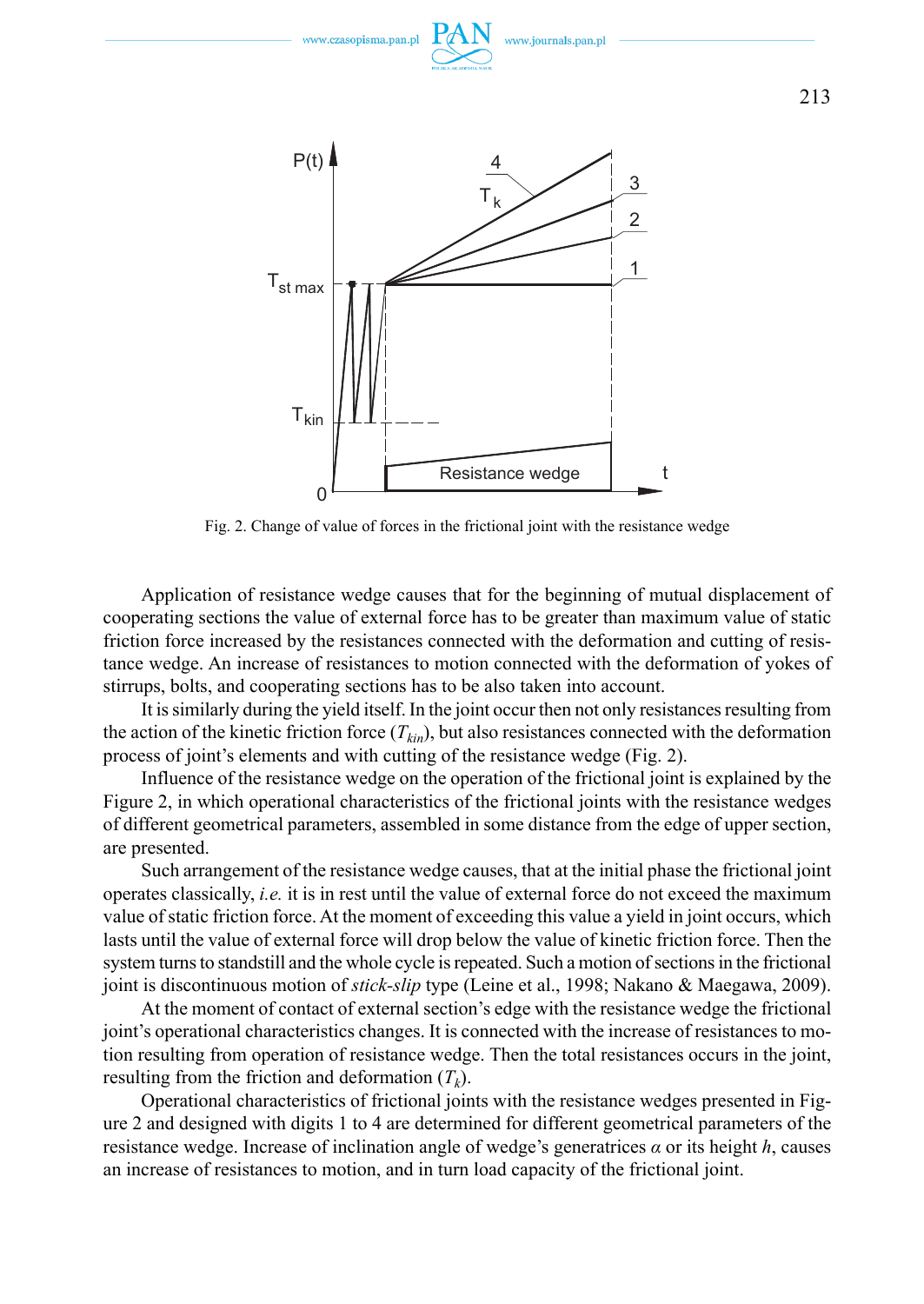

214

In presented case application of resistance wedge causes an increase of load capacity of the frictional joint with the increase of yield's magnitude. Simultaneously the drop of this load capacity does not occur during the yield, what is a large problem during the operation of yielding support with the classical frictional joints.

On this basis one can state, that application of resistance wedge should significantly improve the operational characteristics of the frictional joint.

Application of resistance wedge as an element causing that operational characteristics of the frictional joint, and subsequently the yielding support will change its character, is compatible with expectations of support's users (Brodny, 2011a) and was also postulated in many works (Ciałkowski, 1996; Michałek, 1997; Stoiński, 1988; Stoiński & Matwiejszyn, 1997).

## **3. Analysis of operation of the frictional joint with the resistance wedge subjected to the static compression**

Tests of frictional joints at static compression consist in their axial loading with the force, which is a result of displacement of piston of testing machine with the constant velocity of 10 mm per minute.

Tests of frictional joint with the resistance wedge were performed on the testing machine equipped in the control system which enables continuous regulation of piston's displacement speed or the speed of increment of loading in the unit of time.

For the necessity of the studies a measuring system was developed, which enables the continuous registration of values of force transmitted through the joint with the resistance wedge, values of axial forces in the bolts of stirrups, and displacements, accelerations of sliding down section.

Tests were conducted for 21 frictional joints made of V29 section with two SDO 29 stirrups, and resistance wedges of different geometrical parameters and of different initial values of axial forces in the bolts of stirrups.

To determine the influence of the resistance wedge on the operational characteristics of the frictional joint, operational characteristics of the frictional joints with and without the resistance wedge are presented in a Figure 3. In both joints values of initial axial forces in the bolts of stirrups were the same and amounted to 82,5±2,5 kN in each bolt. Resistance wedge was made of the steel S235JR of inclination angle of generatrix (*α*) amounting to 6°, initial height (*h*) equal to the height of slit between the cooperating sections and length  $(L)$  equal to 0.2 m (Fig. 1).

Analyzing obtained characteristics one can state, that for the frictional joint with the resistance wedge, the loading transmitted through it, increases with the displacement of section sliding down. Also drops of load capacity during the yield in joint, characteristic for the frictional joints without the resistance wedge, do not occur. The consequence of these drops are the great values of displacements (yields) in the frictional joint.

Presence of the resistance wedge limits the possibility of occurrence of large drops of value of force transmitted through the frictional joint (its load capacity) during the occurrence of a yield, what causes that sudden yields in the frictional joint do not occur. Process of displacement of the section sliding down goes much more fluently, than in a case of the joint without the resistance wedge. The value of yield is lower than for the joint without the resistance wedge, hence yield capacity of the frictional joint decreases.

Using the operational characteristics of the frictional joint a series of parameters describing its operation can be determined. The most important of them are the maximum value of force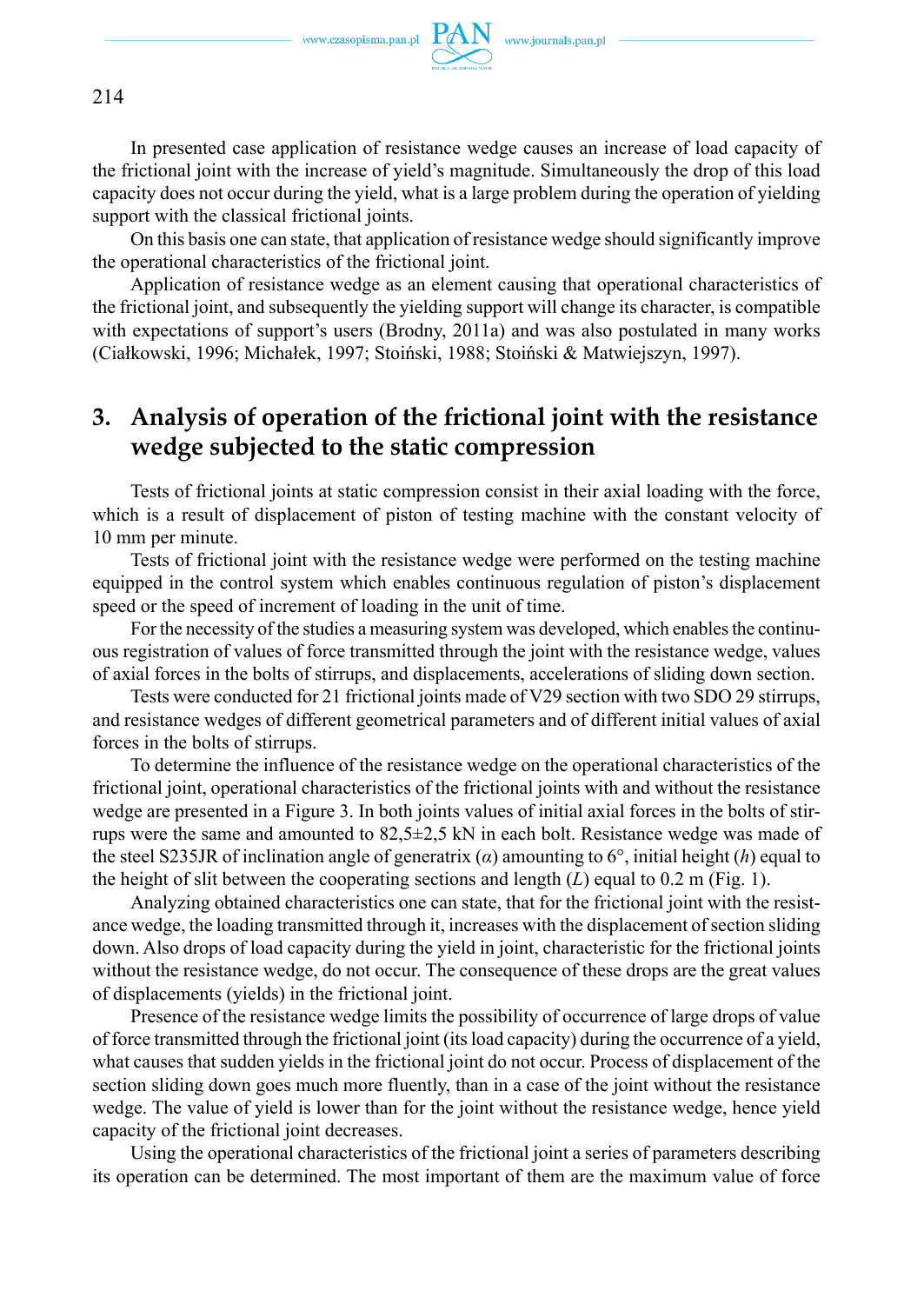



Fig. 3. Performance characteristics of the frictional joint with and without the resistance wedge

transmitted through the frictional joint (maximum bearing-sliding capacity) and the value of force, at which the first yield in the frictional joint occurs (bearing-sliding capacity at the moment of occurrence of the first yield) called also the force breaking the frictional joint.

Very significant influence on the operational characteristics of the frictional joint with the resistance wedge beside the geometrical parameters of the wedge, has also the place of its assembly.

In Figure 4 operational characteristics of the frictional joint with the resistance wedge of inclination angle of generatrices amounting to 12°, assembled in a distance of 0.1 m from the initial edge of displacing section is presented.

Analyzing obtained dependence one can state, that in the initial phase we deal with operational characteristics as for the joint without the resistance wedge. After the yield of ca. 0.1 m change in character of joint's operation occurs, and it starts to operate as a joint with the resistance wedge. One can assume that at such assembled resistance wedge obtained characteristics is late-bearing.

During the tests of frictional joints with the resistance wedge, the changes in values of axial forces in bolts of stirrups were also registered with the use of specialized sleeve sensors.

It has to be emphasized that in reality axial forces in the bolts of stirrups have very significant influence on the operational characteristics of the frictional joint. They decide on the value of force with which the sections cooperating in the joint are pressed against, what directly influences in the load capacity and yield capacity of the frictional joint (Brodny, 2010; Brodny 2011b).

In a Figure 5 the course of axial forces (*Q*) in the bolts of stirrups of frictional joints with and without the resistance wedge is presented.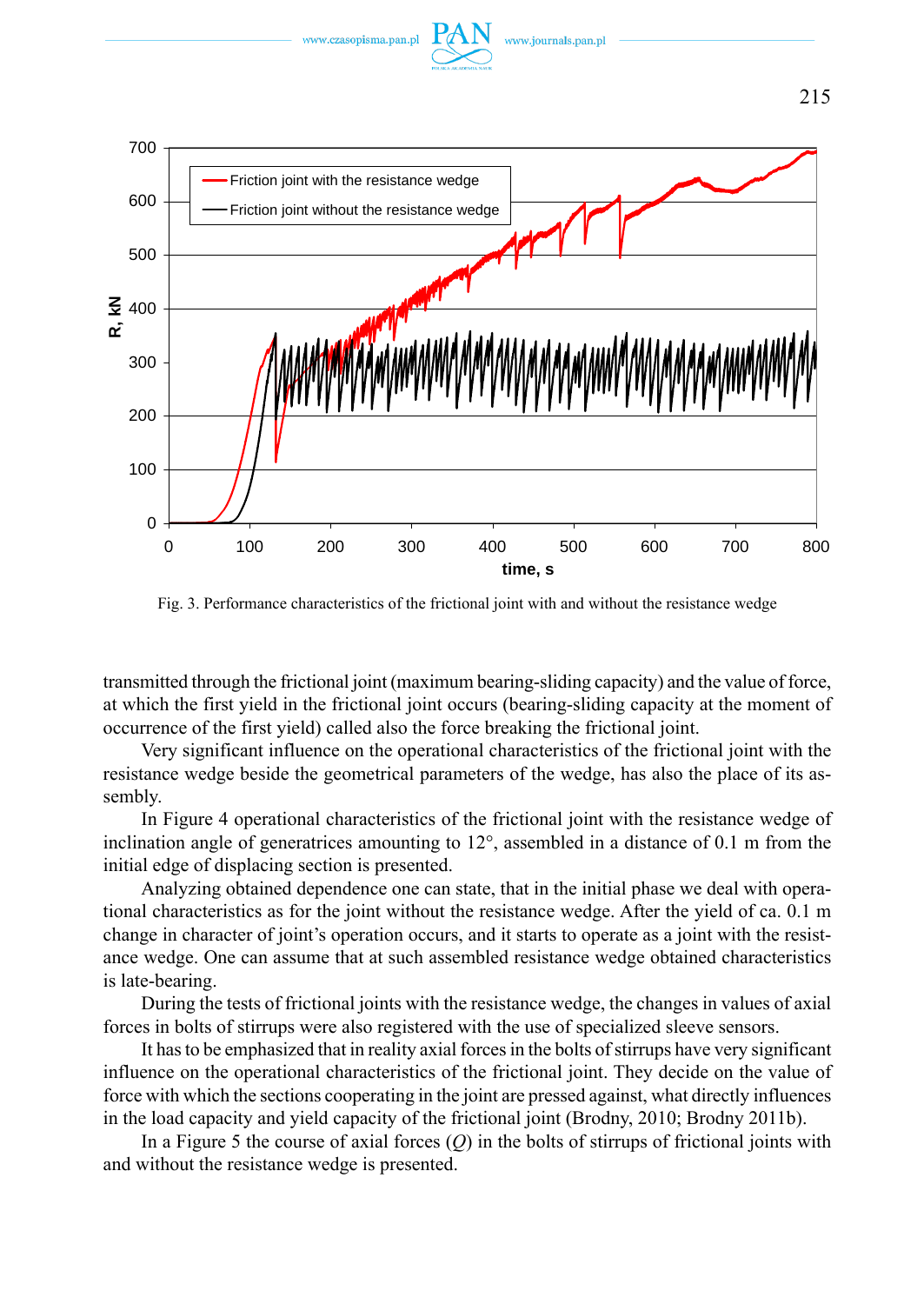

Fig. 4. Performance characteristic of frictional joint with the resistance wedge ( $\alpha = 12^{\circ}$ )



Fig. 5. Change of values of axial forces in the bolts of stirrups of frictional jointwith and without the resistance wedge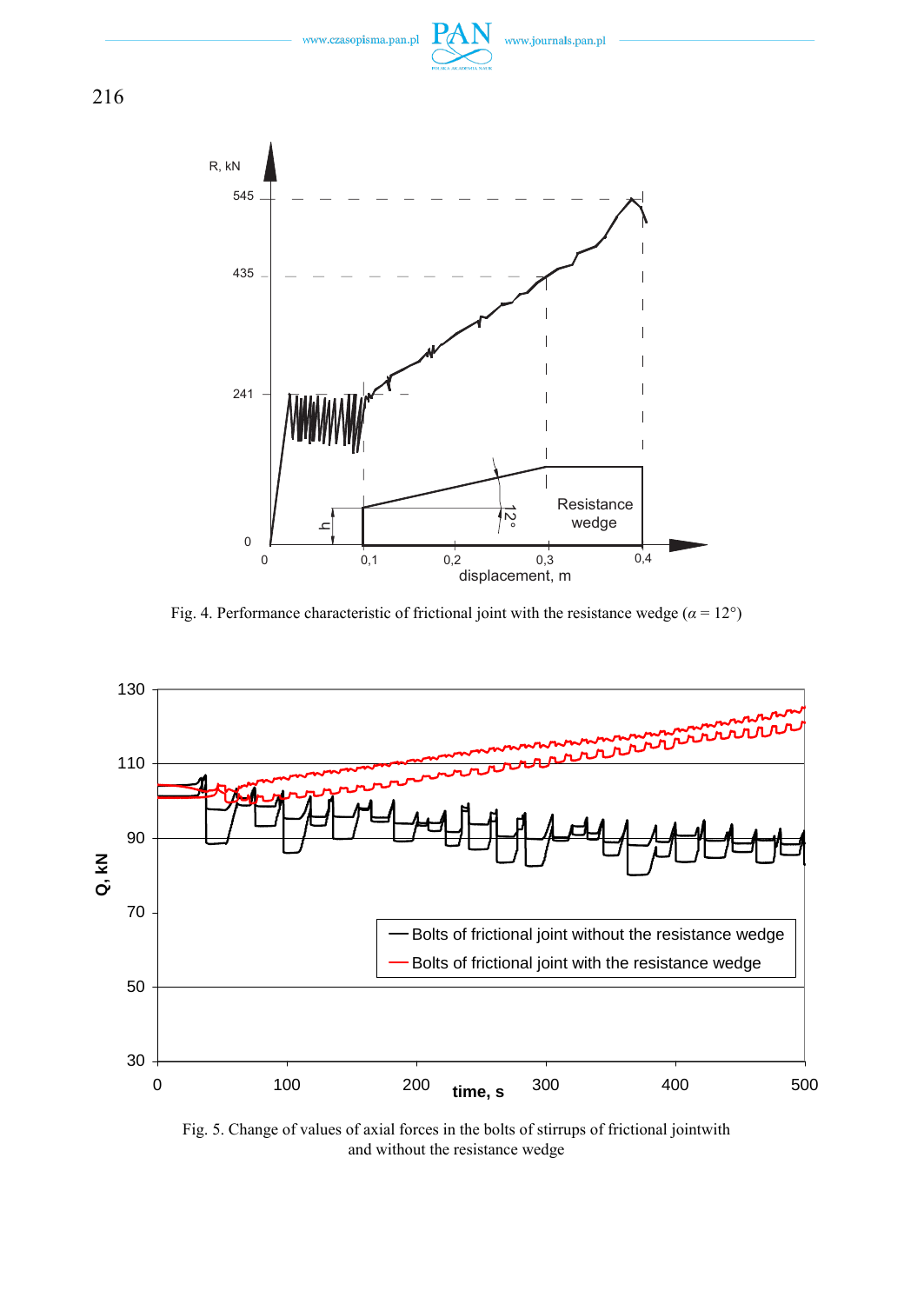Obtained charts illustrate clear difference between the characteristics of changes in values of axial forces in the bolts of stirrups for the frictional joints with and without the resistance wedge. In a case of frictional joint without the resistance wedge values of axial forces in the bolts of stirrups decrease with the yield. This drop reaches ca. 30% towards the initial value. It has very significant meaning for the further operation of the joint, because it decreases the value of force with which the cooperating sections are pressed against. It causes a decrease of load capacity of the joint and increase of its yield capacity. In a case of yielding support it can be very dangerous phenomenon, because it causes a considerable decrease of its loading parameters.

In a case of frictional joint with the resistance wedge together with the increase of value of a yield, an increase of values of axial forces in the bolts of stirrups occurs, what has to be recognized as advantageous process. Phenomenon of self-tightening of bolts of stirrups occurs, causing that value of force with which the cooperating sections are pressed against increases, what influences on the increase of load capacity of the joint.

## **4. Analysis of operation of the frictional joint with the resistance wedge loaded to the impact mass**

Determination of operational characteristics of the frictional joints with the resistance wedge loaded with an impact of the mass was conducted on the specialized research stand, whose scheme and description is presented in work (Brodny, 2011b). The tests consisted in axial loading of the frictional joint with the constant impact mass amounting to 4000 kg freely falling from the defined height on the traverse of mass 1600 kg. Tests were performed for different heights from which the drop of impact mass occurred, at different values of axial forces in the bolts of stirrups, and for different geometrical parameters of the resistance wedge.

Using the measuring system used in the tests of frictional joints loaded statically, changes in values of axial forces in the bolts of stirrups, displacements, velocities, and accelerations in the elements of frictional joint were registered.

In a result of tests carried out dynamic characteristics of the frictional joints with the resistance wedge were determined. They define change in value of force (*R*) transmitted through the frictional joint during its loading with an impact of the mass.

To determine the influence of the resistance wedge on the operation of the frictional joint, dynamic characteristics of the frictional joints with and without the resistance wedge are presented in a Figure 6. Both joints were loaded with the mass falling from the height of 0.7 m, and values of axial forces in each bolts of their stirrups amounted to  $102,5\pm 2,5$  kN. Value of inclination angle of generatrices of the resistance wedge amounted to 12° and its height in the initial part was equal to the height of the slit between the cooperating sections.

Comparing determined characteristics one can state that the application of the resistance wedge causes a significant increase of value of forces transmitted through the frictional joint. Since the value of this force corresponds to maximum load capacity of the frictional joint one can admit that thanks to the resistance wedge the maximum load capacity of the joint increases. Differences in the course of both characteristics has be also noted. In a case of the frictional joint with the resistance wedge we observe greater damping and faster transition of the system into the steady state.

Reason of that is the operation of the resistance wedge causing the increased dissipation of impact energy connected with the deformation of the resistance wedge and its cutting by the displacing section, and increased state of deformations of frictional joint's elements.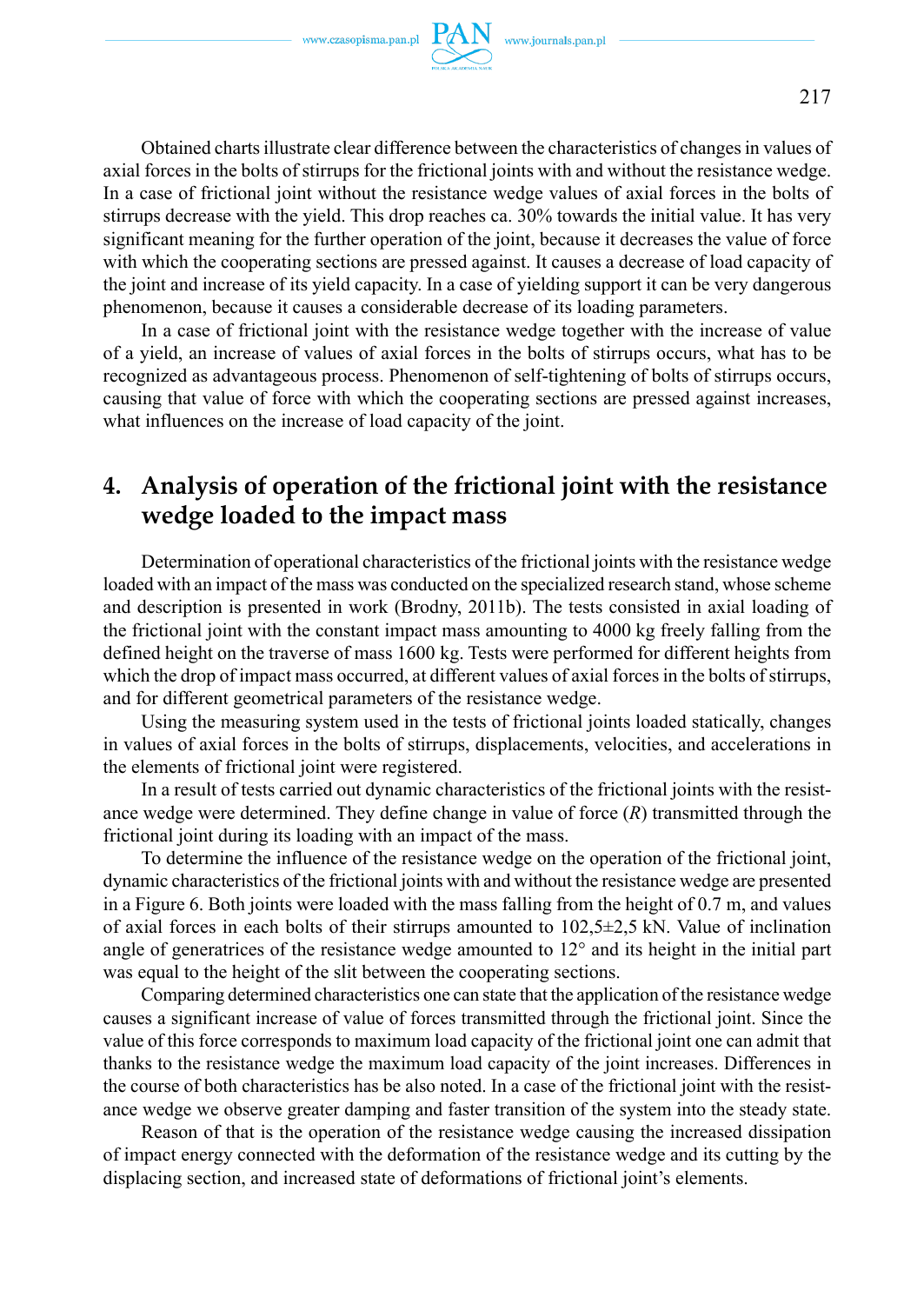

#### 218

Deformation state of the resistance wedge in the frictional joint after loading it with an impact of the mass, presented in a Figure 7, confirms previous assumptions according to its cutting.

In a result of performed tests dependence between the maximum force  $(R_{max})$ , which is transmitted through the frictional joint with and without the resistance wedge, and the height from



Fig. 6. Dynamic characteristics of the frictional joint with and without the resistance wedge



Fig. 7. Deformation state of the resistance wedge in the frictional joint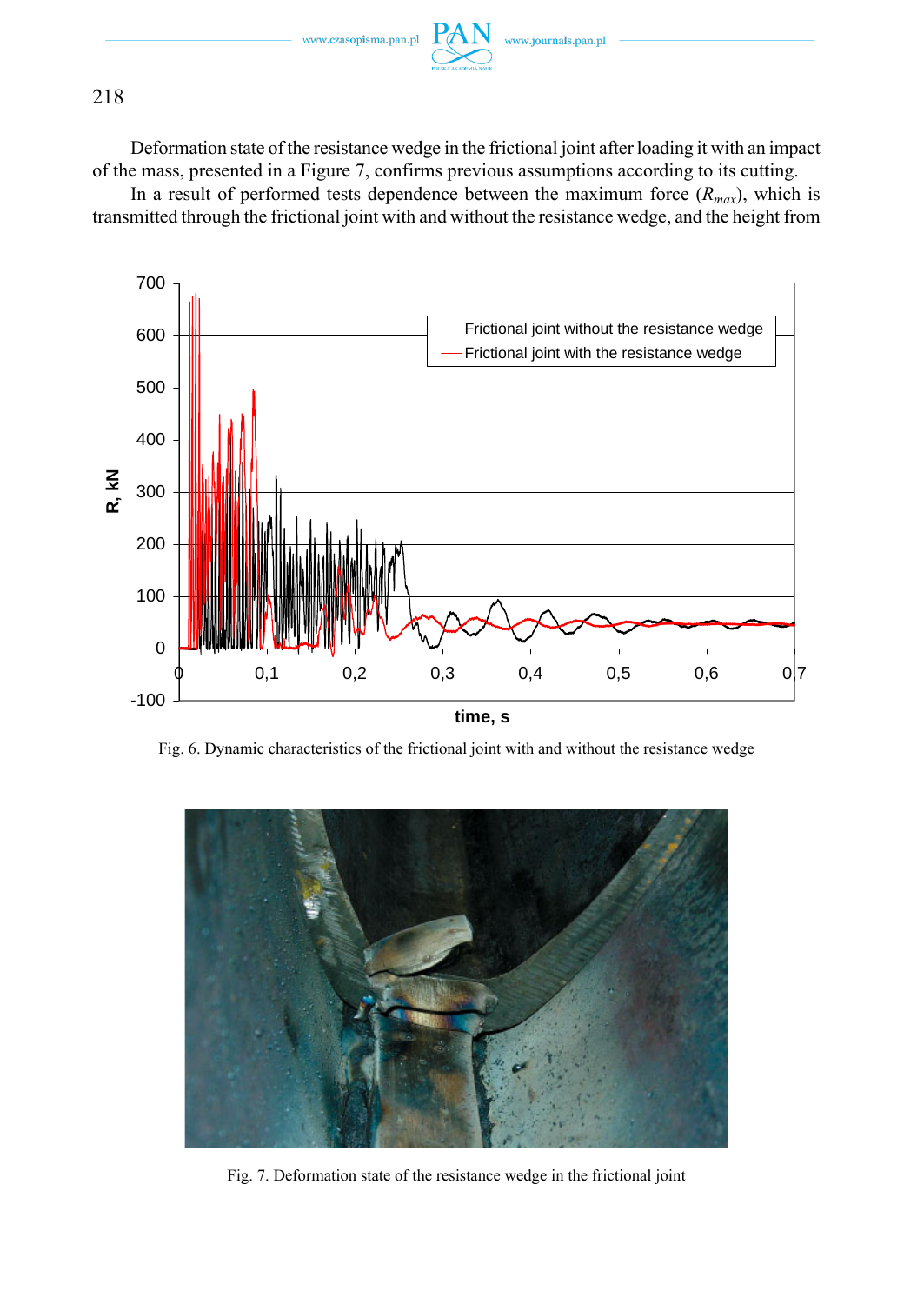of forces mostly occurring in reality.



On the basis of obtained values one can state, that application of resistance wedge in the frictional joint causes an increase of its load capacity towards the joint without the wedge.

Analogically as in a case of studies of joints loaded statically, also at their loading with an impact of the mass, an influence of the position of assembly of the resistance wedge towards the edge of displacing section on the operational characteristics of the joint was determined.



Fig. 8. Maximum values of forces transmitted through the frictional joint with and without the resistance wedge

In Figure 9 operational characteristics of the frictional joint with the resistance wedge of inclination angle of generatrices amounting to 12°, assembled in a distance of 0.1 m from the initial edge of displacing section, is presented. Section was loaded with an impact mass falling from the height of 0.7 m.

Presented characteristics shows that application of the resistance wedge influences on the increase of value of force transmitted through the frictional joint (its load capacity). At the moment of contact of displacing section with the resistance wedge the value of this force significantly increases. In spite of the loss of impact energy for a yield in the part of the joint without the wedge, a large increase of value of force transmitted through the frictional joint was registered. Maximum value of this force for the part with the resistance wedge amounted to 615 kN.

Similarly as in a case of test of the frictional joints loaded statically, also at the dynamic loading very significant influence on the operational characteristics of the frictional joint have values of axial forces in the bolts of stirrups.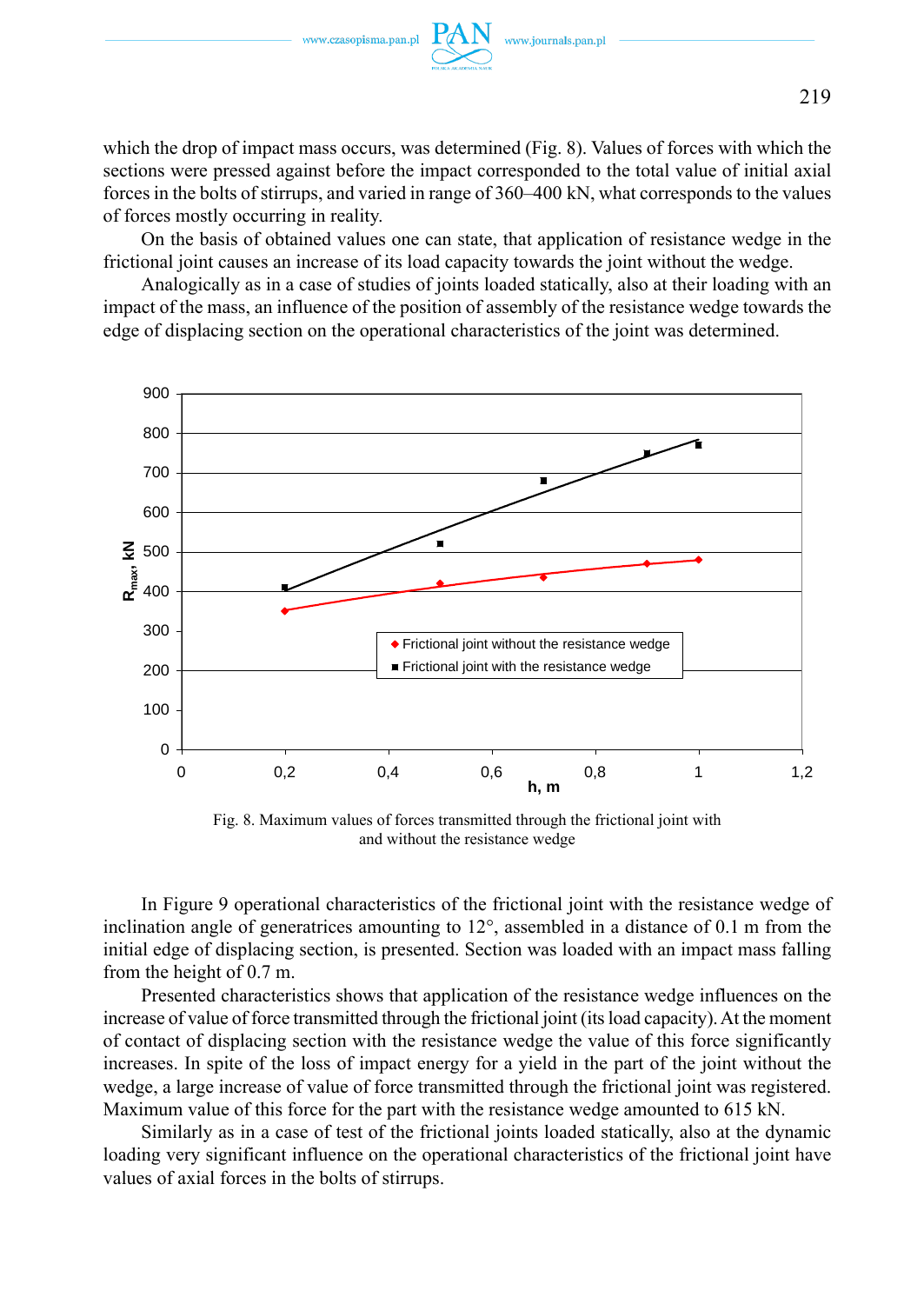

Fig. 9. Operational characteristic of the frictional joint with the resistance wedge assembled in a distance of 0.1 m from the initial edge of displacing section

In order to determine the influence of resistance wedge on the change in value of axial forces in the bolts of stirrups characteristics of changes in values of these forces for the frictional joints with and without the resistance wedge are presented in a Figure 10. These characteristics were determined for the frictional joints loaded with an impact mass falling from the height of 0.5 m at initial values of axial force in each of the bolt of stirrup amounting to 82,5±2,5 kN.

In a case of the frictional joint with the resistance wedge we note an increase of values of axial forces in the bolts of stirrups during a yield, what influences on the increase of value of the force with which the cooperating sections are pressed against. It causes that load capacity of the frictional joint increases with decreasing yield capacity, what in a case of dynamic loadings has to be admitted as an advantage of the construction of a joint with the resistance wedge.

Dependences describing average percentage changes in values of axial forces in the bolts of stirrups of the frictional joints with and without the resistance wedge after stabilization of a joint (after time of 0.15 s from the beginning of a contact of an impact mass with the joint) towards the initial values of these forces, are presented in a Figure 11.

On the basis of obtained results one can state that application of the resistance wedge in the frictional joint causes an increase of values of axial forces in the bolts of stirrups without the necessity of additional tightening up of bolts, what in a case of joints without the wedge is necessary to ensure of proper pressing force of cooperating sections. Limitation of a drop of values of axial forces in the bolts of stirrups after the occurrence of a yield in the joint influences also on the maintenance of proper load capacity of the joint.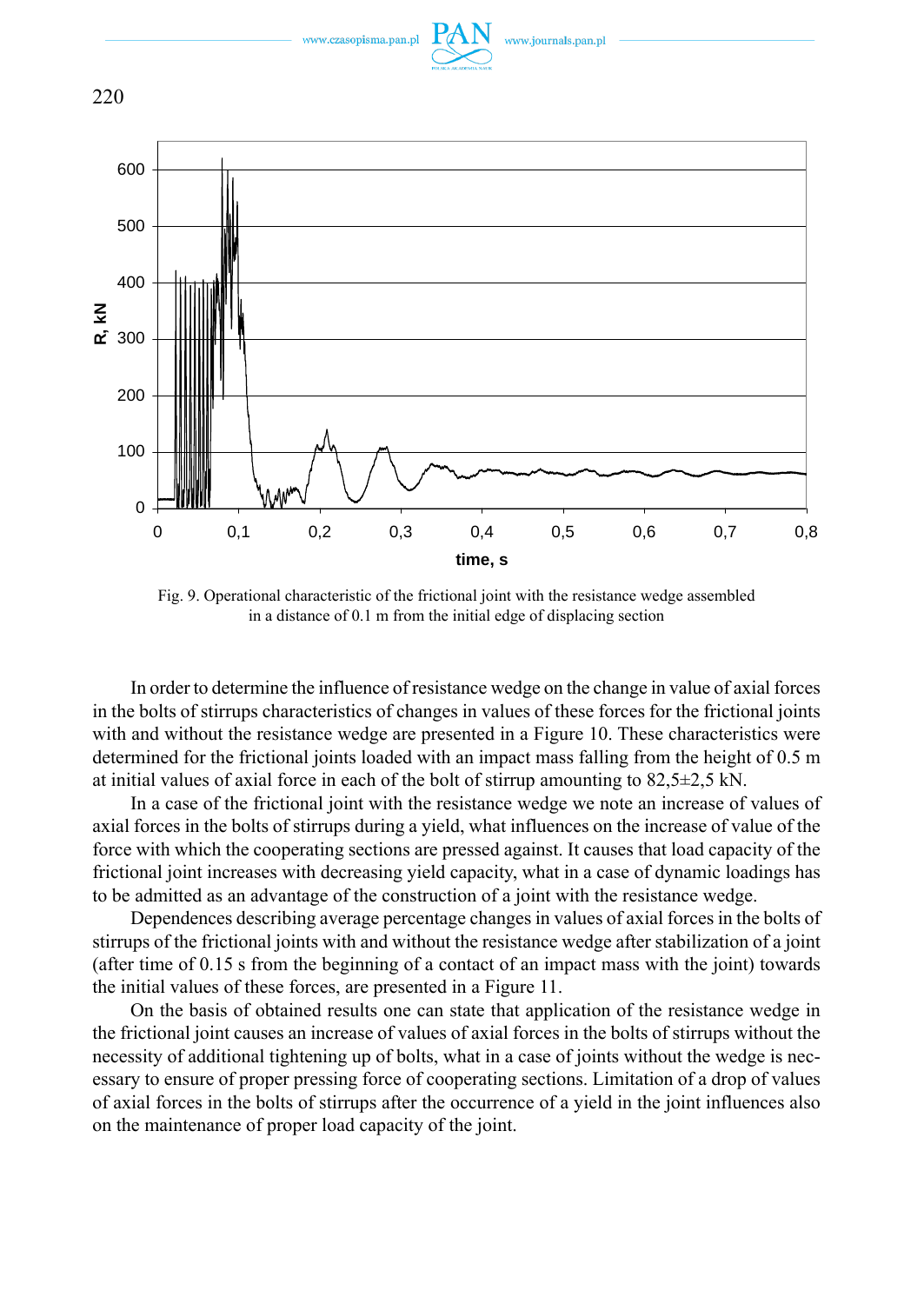

Fig. 10. Change of value of axial forces in the bolts of stirrups for the frictional joint with and without the resistance wedge



Fig. 11. Changes of mean values of axial forces in the bolts of stirrups for the frictional joint with and without the resistance wedge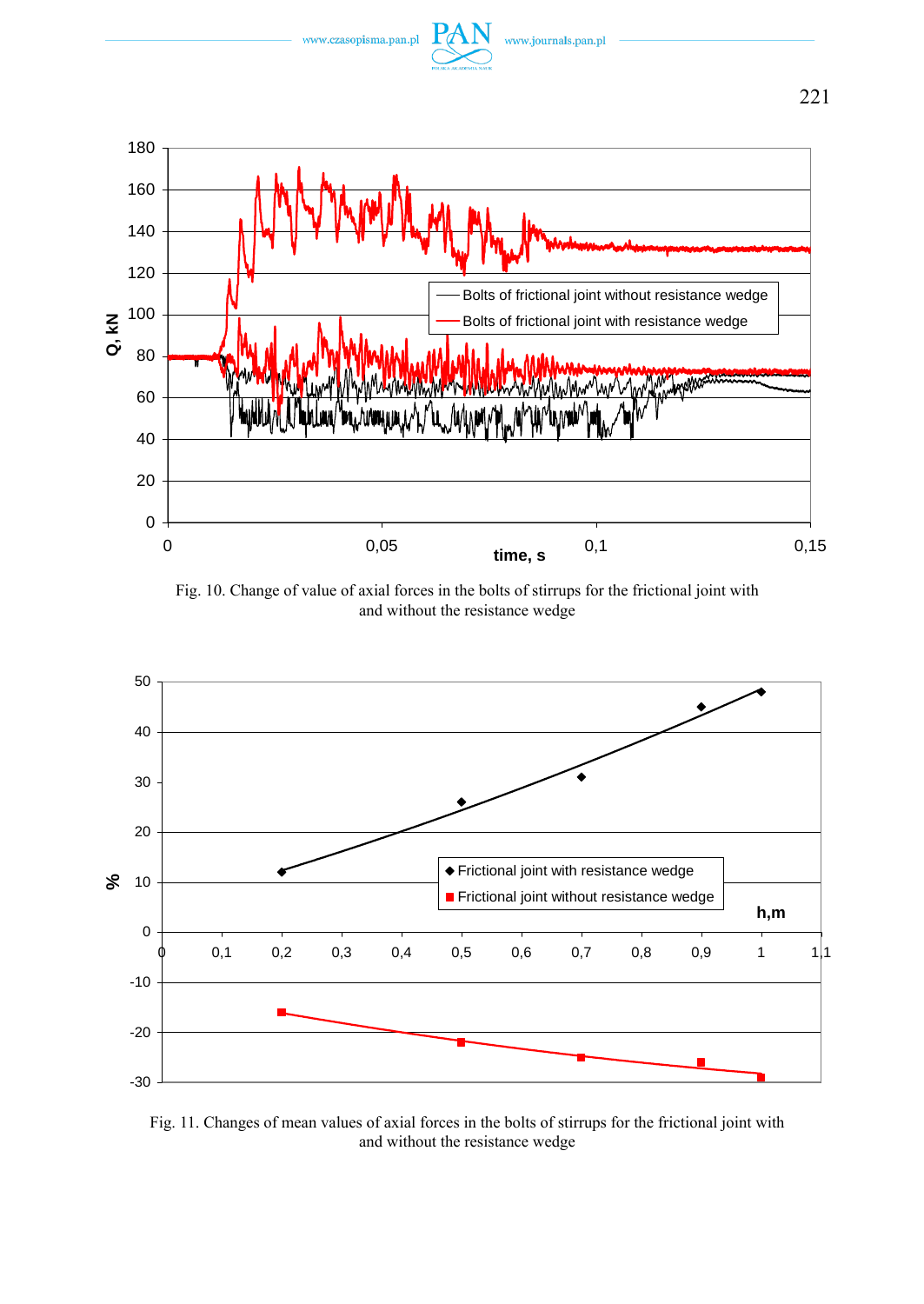www.czasopisma.pan.pl



# **5. Model tests of frictional joints with the resistance wedge**

In order to describe analytically an operation of the frictional joint with the resistance wedge physical and mathematical models were developed. In a Figure 12 physical model and scheme of the frictional joint with the resistance wedge are presented.

At development of the physical model a discontinuous motion with a dry friction (Brodny 2011b; Leine et al., 1998; Nakano & Maegawa, 2009) and results of modelling of mechanized supports presented in work (Szweda, 2001) was taken into consideration.



Fig. 12. Scheme (a) and physical model (b) of the frictional joint with resistance wedge

In this system frictional joint was modeled as two focused masses of cooperating sections  $(m_1$  and  $m_2)$  each enlarged by the mass of one stirrup. Sections are pressed against with a force *N*, whose value is equal to the total value of axial forces in the bolts of stirrups.

Mathematical model, describing the movement of masses  $m_1$  and  $m_2$ , and massless element around their equilibrium position forced by the loading  $P(t)$  takes a form of a system of equations:

$$
m_1 \cdot \ddot{y}_1 + k_1 \cdot (y_1 - y_3) + c_1 \cdot (\dot{y}_1 - \dot{y}_3) = P(t)
$$
  
\n
$$
m_2 \cdot \ddot{y}_2 + k_2 \cdot y_2 + c_2 \cdot \dot{y}_2 - T = 0
$$
  
\n
$$
k_1 \cdot (y_1 - y_3) + c_1 \cdot (\dot{y}_1 - \dot{y}_3) - T = 0
$$
\n(1)

where:

 $k_1 = k_2$  — elasticity coefficients of sections, N/m,  $c_1 = c_2$  — damping coefficients of sections, kg/s.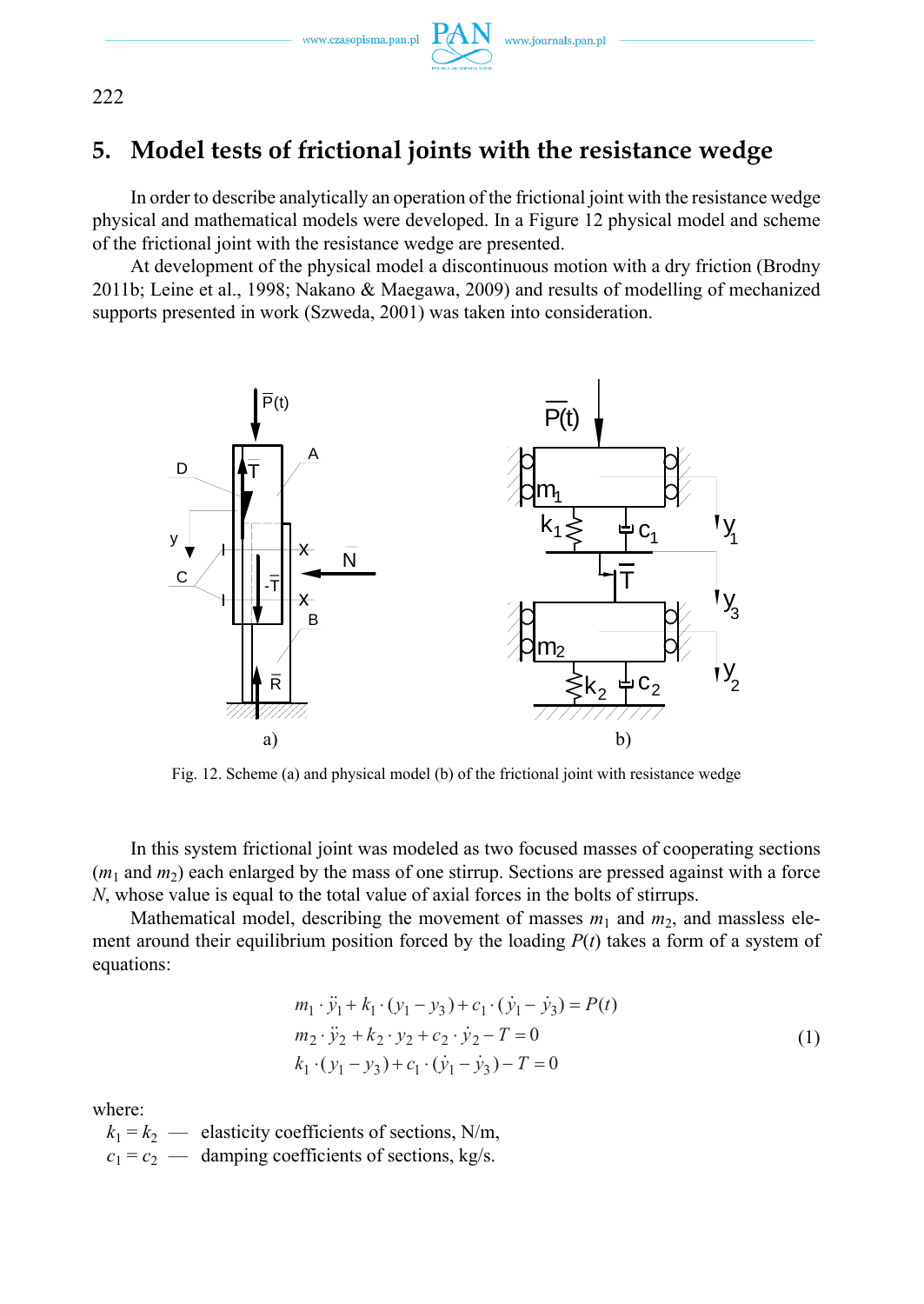

To describe friction force the Coulomb's model was used. Value of friction force *T* is dependent on the pressure force N and on the value of static  $(\mu_{\nu})$  and kinetic  $(\mu_{\nu})$  friction coefficients between the surfaces of contacting sections. However, application of the resistance wedge causes that resistances to motion in the joint are much higher than resulting from the action of static and kinetic friction forces. Therefore, resistances connected with the action of resistance wedge were taken into consideration in equations describing the friction force. Distribution of friction force increased by the resistances connected with the action of resistance wedge is presented in a Figure 13a.



Fig. 13. Characteristics of friction force (a) and external force (b) acting on the frictional joint

General equation describing the changes in value of friction force with considered resistances connected with an operation of the resistance wedge has following form:

$$
T = \begin{cases} T_{st_{\text{max}}} \cdot \text{sgn}(W) & \text{for } j_3 - j_2 = 0 \text{ and } y_3 - y_2 = 0 \text{ and } |W| = T_{st_{\text{max}}} \\ W \cdot \text{sgn}(W) & \text{for } j_3 - j_2 = 0 \text{ and } y_3 - y_2 = 0 \text{ and } |W| \langle T_{st_{\text{max}}} \\ T_k \cdot \text{sgn} (j_3 - j_2), & \text{for } j_3 - j_2 \neq 0 \text{ and } y_3 - y_2 \neq 0 \text{ and } |W| \rangle T_{st_{\text{max}}} \end{cases}
$$
(2)

where:  $W = k_1(y_1 - y_3) + c_1(\dot{y}_1 - y_3)$ ;  $T_{st_{\text{max}}} = N \cdot \mu_{st}$ ;  $T_k = f(a, y_3 - y_2)$  *a —* coefficient of increase of resistances to motion in the frictional joint.

Coefficient of increase of resistances to motion in the frictional joint is contingent on the geometrical parameters of the resistance wedge and on the magnitude of a yield in the frictional joint.

In analyzed model it was assumed, that its value will change from 0 to 0.3, what means that value of the friction force during a yield will not decrease below the maximum value of static friction force  $(T_{st\text{ max}})$ .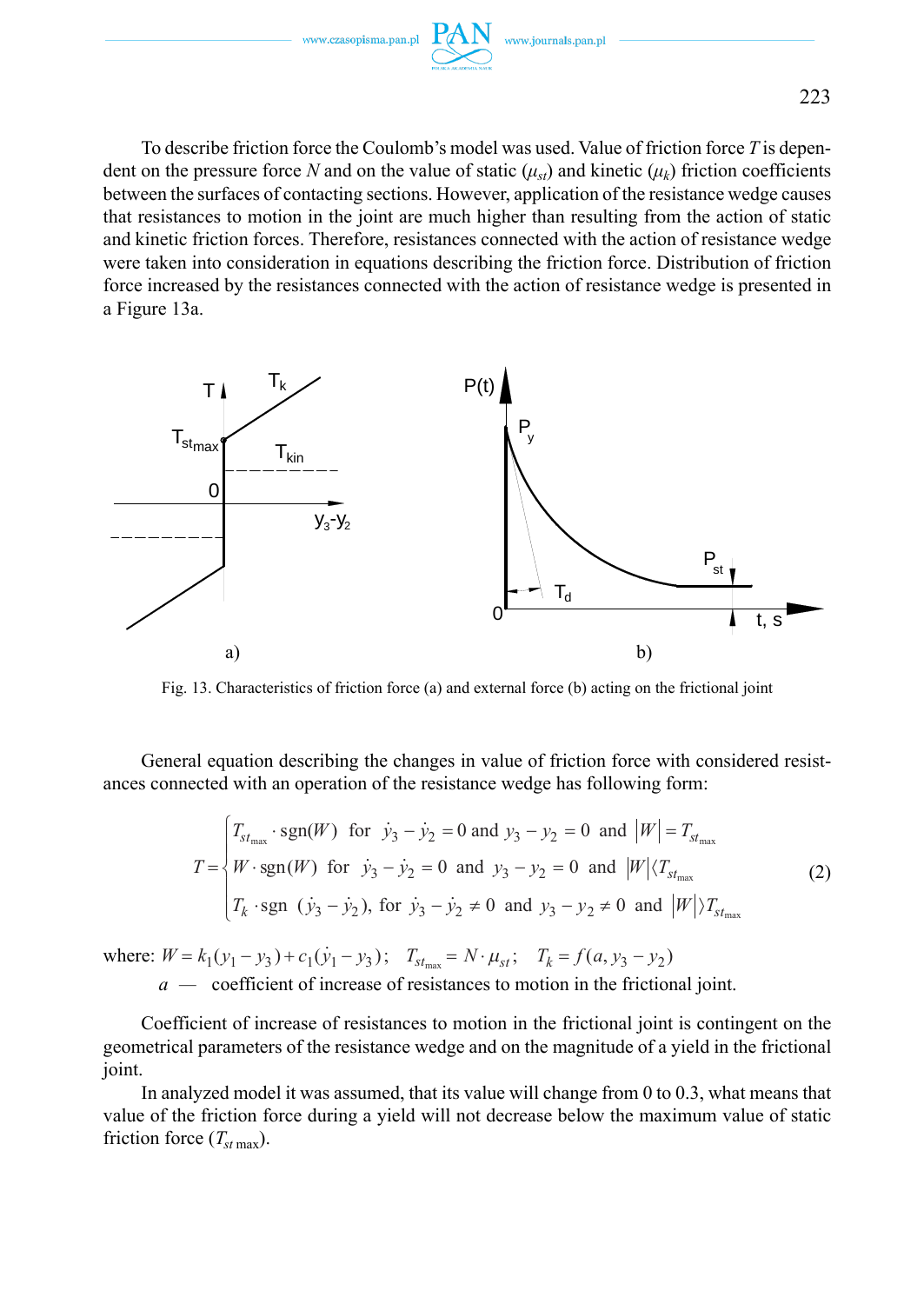www.czasopisma.pan.pl  $P$ 

224

External active force  $P(t)$  acting on the frictional joint with the resistance wedge is a result of composition of two exponential functions (Fig. 13b) and is describe by following equation:

$$
P(t) = (P_y - P_{st}) \cdot e^{-\frac{t}{T_d}} + P_{st}(1 - e^{-\frac{t}{T}}); \text{ for } T_d > T
$$
 (3)

where:

 $P_v$  — maximum value of dynamic impulse, kN,

 $P_{st}$  — value of fixed static loading, kN,

 $T_d$  — time constant of dynamic impulse decay, s,

*T* — time constant of component impulse decay, s.

Value of force transmitted through the frictional joint, which characterizes reaction of the base was determined from following relationship:

$$
R(t) = c_2 \dot{y}_2 + k_2 y_2 \tag{4}
$$

Developed mathematical model was subjected to numerical analysis, whose results allowed to determine the dynamic characteristics of the frictional joint with the resistance wedge determining the changes in value of force transmitted through the frictional joint  $(R(t))$ .

In order to determine the influence of the resistance wedge on the operation of the frictional joint, dynamic characteristics of the frictional joints with and without the resistance wedge are presented in a Figure 14.



**time, s**

Fig. 14. Dynamic characteristics of the frictional joint with and without the resistance wedge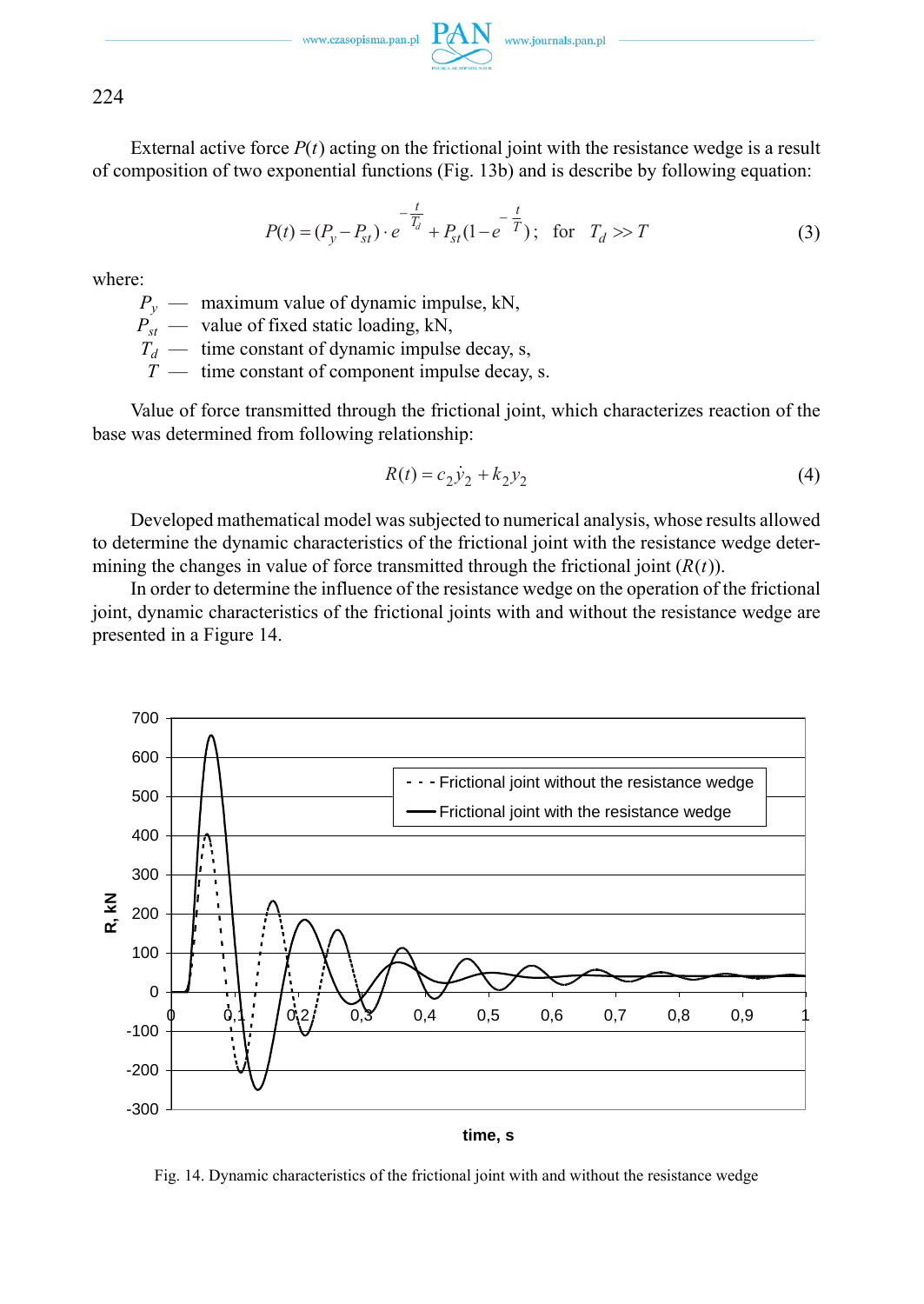

Analyzing obtained characteristics, one can state that similarly as in a case of stand tests, application of resistance wedge causes an increase of value of force transmitted through the frictional joint. The wedge causes an increase of resistances to motion, what according to equations (2) causes an increase of value of friction force in the frictional joint, what in turn influences on the increase of value of external force necessary to generate a yield in the joint.

Analyzing dynamic operational characteristics of the frictional joint with the resistance wedge obtained on the basis of stand tests of joint loaded with an impact of the mass (Fig. 6) and numerical analysis (Fig. 14), one can state that their similarity in the range of the course and obtained values. Maximum value of force  $(R_{\text{max}})$  transmitted through the frictional joint with the resistance wedge, determined on the basis of numerical analysis amounts to 760 kN, and from the stand tests 785 kN.

Particular phases of frictional joint's operation determined on the basis of these characteristics are also similar. Differences between them result from simplifications of the model and the way of its loading. Due to permanent connection of mass elements of the frictional joint's model with the base, the value of force transmitted through the joint reaches negative values, and there not occur vibrations related to the breaking away of the joint from the base. Limitation of changes in value of force transmitted through the frictional joint, especially in the initial phase of loading, results also from the fact of acceptance of the external loading's characteristics in a form of one dynamic impulse.

Therefore, it can be assumed that developed model in correct way represents the real system in the range of determination of value of maximum force transmitted through the frictional joint, and of the damping time of this force.

Developed mathematical model of the frictional joint with the resistance wedge creates great possibilities of simulation of an influence of joint's parameters on its characteristics.

## **6. Summary and conclusions**

Conducted studies and results obtained on their basis unequivocally indicate, that application of the resistance wedge as an additional constructional element in the frictional joint influences in significant way on its operational parameters.

Both in a case of static and dynamic loading in the frictional joints with the resistance wedge, an increase of value of force transmitted through them occurred, towards the joints without the resistance wedge.

Increase of values of forces transmitted through the frictional joint with the resistance wedge, so also its load capacity, with preservation of yield capacity, is a result of an increase of resistances to motion in the joint during the yield, and has to be admitted as positive effect of application of the resistance wedge.

Very significant meaning for the operation of the frictional joint with the resistance wedge, despite the decrease of values of yields in the frictional joint, has the preservation of proper yield capacity by this system.

In many cases at static loading of the frictional joint with the resistance wedge practically a continuous yield in the joint was registered. It causes that the frictional joint with the resistance wedge during a yield transmits in continuous way the external loading. Sudden unexpected large yields, which occur often in the joints without the resistance wedge, and during which the joint practically do not transmits any loading, undergo the limitation.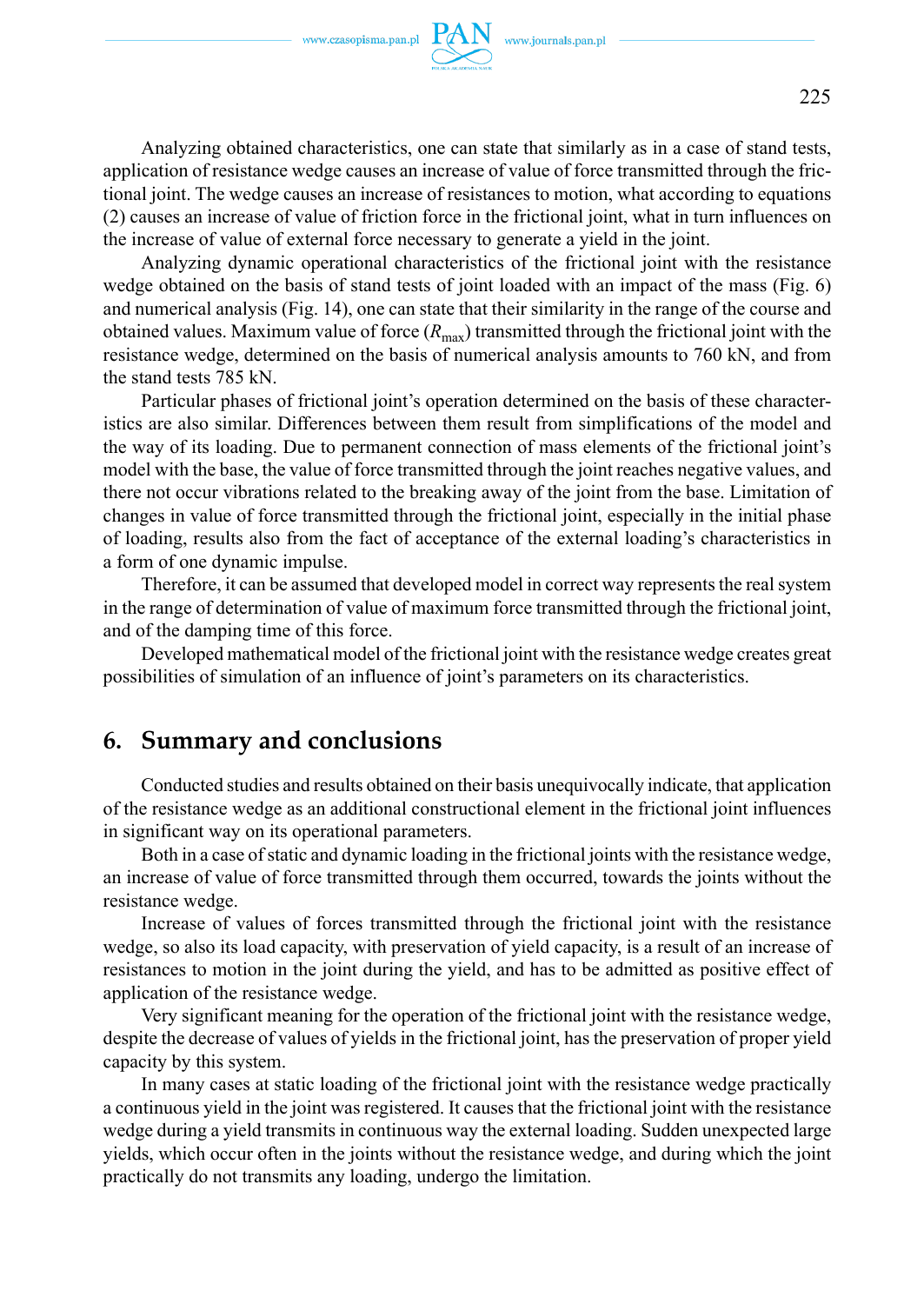

Such behavior is very dangerous in a case of dynamic loading of the frictional joint without the resistance wedge, because at the moment of beginning of a yield the value of force transmitted through the joint considerably decreases. Such phenomenon do not occur in a case of the joint without the resistance wedge, because shape of the wedge causes that with an increase of the displacement resistances to motion in the joint increase.

Analyzing operational characteristics of the frictional joint with and without the wedge, it has to be also emphasized that for the joint with the resistance wedge we observe greater damping of vibrations of the whole system. It is connected with the process of cutting and deformation of the resistance wedge and of deformation of cooperating sections, stirrups, and bolts.

These processes cause an increase of values of axial forces in the bolts of stirrups during the yield. It occurs in a case of static and dynamic loading of the joints, what has to be admitted as very positive phenomenon. It solves the problem of loosening of the bolts during the yields, which causes that values of forces with which the cooperating sections are pressed against, undergo the decrease. Its consequence is the unpredictable decrease of load capacity of the yielding steel frames and friction props.

Conducted studies proved also that through the change in geometrical parameters of the resistance wedge and the position of its assembly in the frictional joint related to the edge of displacing section, one can influence on the operational characteristics of the joint.

Proper selection of distances between the resistance wedge and the edge of displacing section causes, that the frictional joint can operate as late-bearing or immediate-bearing.

On the basis of stand tests physical and mathematical models of frictional joint with the resistance wedge were developed. Results obtained from the analysis of mathematical model testify on its good conformity with the real object. Especially in the range of determination of maximum values of forces transmitted through the frictional joint, obtained values do not diverge more than ca. 10 % from the values obtained in the stand tests. This testifies on the satisfactory accuracy of developed model.

Presented way of modelling of the frictional joint gives great possibilities of simulation of its operation in the field of change in the way and character of loading, and selection of physical parameters of the joint.

Despite that in the paper only the part of large amount of material obtained in stand tests and numerical analysis was presented, one can state that presented constructional solution of the frictional joint with the resistance wedge creates great possibilities of improvement of operational parameters of the frictional joints, and subsequently the whole yielding support of dog headings.

Practical application of this solution in the yielding steel frames and friction props should influence on more effective utilization of strength possibilities of frames' construction and influence on the improvement of the work safety in the mining.

### **References**

Brodny J., 2010. *Analiza zmian wartości sił osiowych w śrubach strzemion złączy ciernych*. Prace Naukowe GIG, Kwartalnik nr 4/3/2010, Katowice.

Brodny J., 2011a. *Frictional joint with the resistance wedge*. Monografia nr 339/2011, Politechniki Śląskiej, Gliwice.